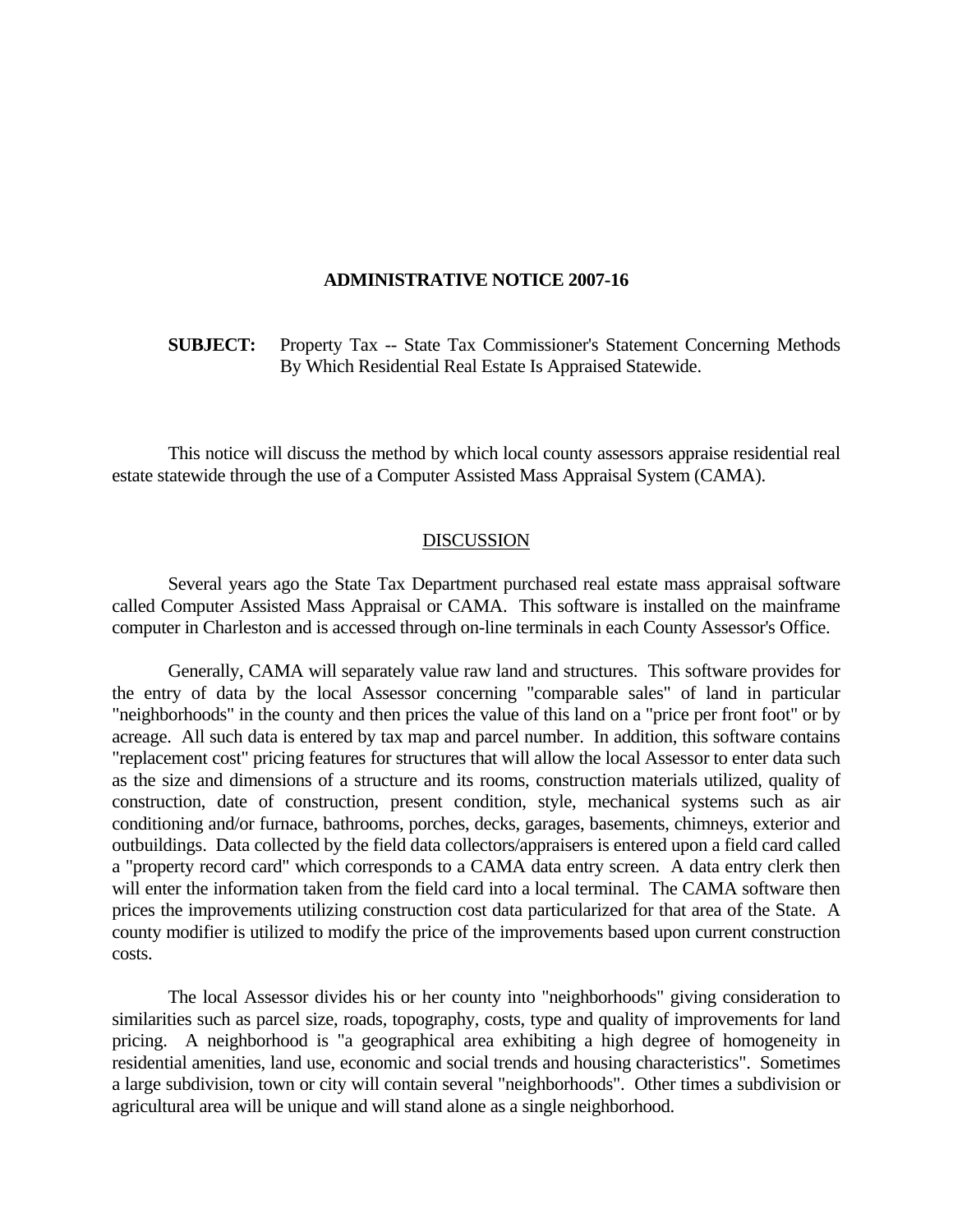## **Administrative Notice 2007-16** Page 2

 The County Clerk prepares a "Certificate of Transfer" which will state change of ownership, legal description and whether the transfer is deed stamp exempt or not and whether consideration was paid. The County Clerk provides these "Certificates of Transfer" to the Assessor.

 The Assessor will receive a copy of the "Certificate of Transfer" for each such conveyance. The Assessor, by tax map and parcel number, will enter into the computer these "transfers" indicating the "consideration" paid for a particular parcel but also indicating by "validity code" whether the sale is a "valid sale", "involved additional parcels", "not open market", "changed after sale", "related person", "forced sale", "land contract", "construction costs" or "included personal property".

 Based upon the "transfer" values, that are identified by the Assessor as being valid armslength sales as defined by State law, the Assessor will generate a "price per front foot" for smaller parcels or a monetary per acre value for larger parcels in each neighborhood. Again all data is entered by tax map and parcel number. In those "neighborhoods" where there have been insufficient numbers of "transfers" of unimproved land to generate a "price per front foot" or a monetary per acre value, the Assessor will take a valid "transfer" price for an improved parcel, value the improvements and subtract the price of the improvements to arrive at a value for the land. This method, commonly referred to as a "land residual method", will then generate a "price per front foot" or a per acre value for the raw land in that neighborhood. Each parcel is physically reviewed and adjustments applied to reflect individual variations with each neighborhood.

 Mapping is crucial to any mass appraisal. The county tax maps have been generated over the years utilizing recorded plats, recorded descriptions and aerial photography. Tax map and parcel numbers are assigned to each parcel in the county. Based upon lot measurement or acreage derived by mapping, lot dimensions or acreage is entered into the CAMA system by tax map and parcel number for each lot or parcel. The "price per front foot" or acreage value for the neighborhood is then applied to each lot or parcel in the neighborhood, as the case may be, to arrive at an appraised value for the land. This appraised value will reflect market value for the subject land.

 Field data collection is the key to "pricing" an improvement. The field data collector or appraiser will visit the structure. He will note on the "property record card" the type of structure, the exterior walls, the style of the structure, the age of the structure, the living accommodations to include total number of rooms, bedrooms, family rooms, plumbing, basement, heating, attic, physical condition, other features such as recreation room area, finished basement living area, basement garage, unfinished area, grade factor, cost and design factor and CDU (condition, desirability and utility factor). The field data collector or appraiser will measure the structure and other structures on the lot or parcel and note on the "property record card" the dimensions of each structure and will draw a ground floor sketch of the dwelling or main structure and additions. Finally, the field data collector or appraiser will visit the "other buildings and yard improvements" and note on the "property record card" the "type code", "quantity", "year", "size", "grade", and "condition" of the other improvements. The data entered on the "property record card" is then entered into the CAMA system by the data entry clerk and the CAMA system then generates the depreciated replacement cost value, which is market value of the improvements.